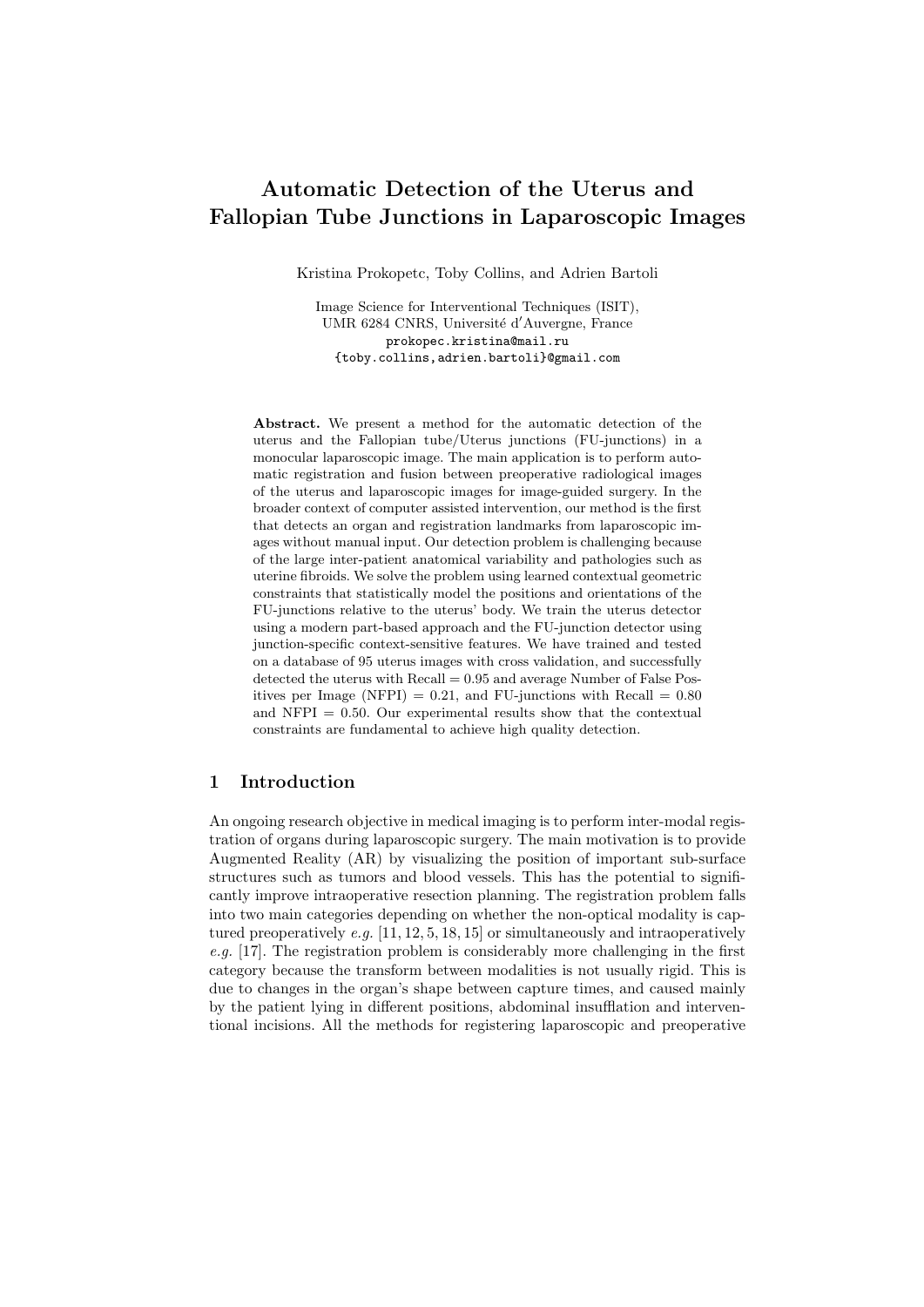#### 2 Kristina Prokopetc, Toby Collins, Adrien Bartoli

images of an organ use anatomical landmarks, which are locations on the organ that are visible in both modalities. A limitation of the above methods is that the landmarks are found manually by a human operator. This is not ideal because it requires the operator to be on hand during surgery and is not practical for locating landmarks in laparoscopic videos. The development of systems to automatically locate landmarks is therefore an important research direction. A second important problem that is also overlooked is organ detection. In previous work the organ is assumed to be visible in the laparoscopic images, so the detection problem is avoided. However, a fully-automatic registration system should detect when the organ is visible, and then instantiate registration. Automatic organ detection also has other important applications, including surgical video parsing and video summarization.

In the context of uterine laparoscopic surgery, it was recently shown that FU-junctions are good landmarks, which are normally formed either sides of the uterus body (Fig. 1). However in [5] FU-junctions were detected manually, and the uterus was assumed to be visible in all laparoscopic images. We present a system for fully automatic detection of the uterus and FU-junctions (with all parameters trained), which brings us a step closer to automatic AR to assist uterine surgeries such as myomectomy and endometriosis.



Fig. 1: Laparoscopic images of the uterus. FU-junctions are shown in blue and green for left and right respectively. The detection difficulty comes from ligament junctions, variation in the Fallopian tube orientations and their width. Images  $(a-d)$  illustrate inter-patient appearance variation.

# 2 Background and Related Work

Registering preoperative images in laparoscopic surgery. Existing methods for tackling this problem follow a common pipeline. First the organ is semiautomatically segmented in the preoperative image and a mesh model of its surface is constructed. A deformable model is also constructed to model the non-rigid 3D transform that maps points in the organ to their positions in the laparoscope's coordinate frame. Most methods require stereo laparoscopic images [11, 12, 18] because these can provide intraoperative 3D surface information.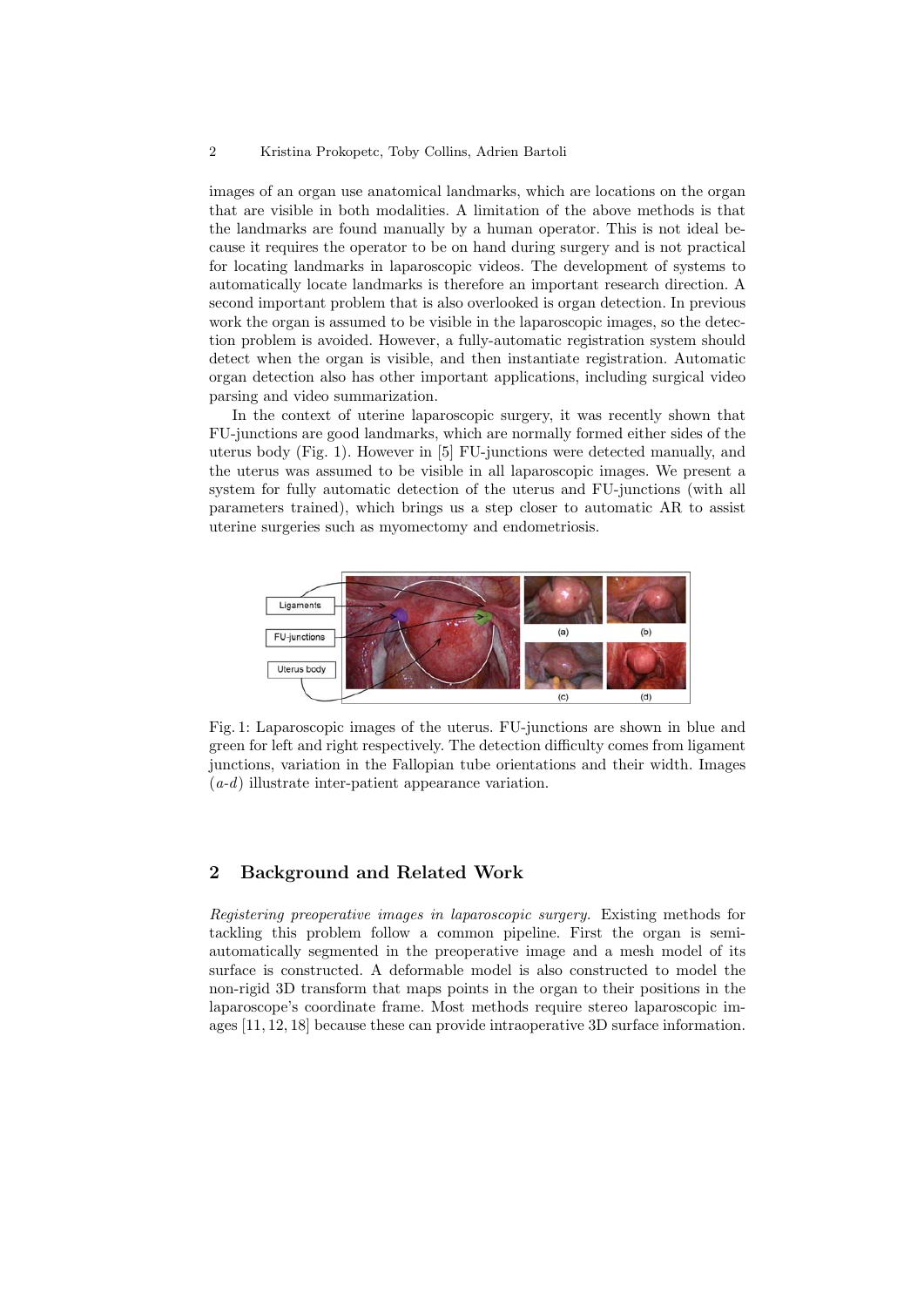Recently methods have been proposed for monocular laparoscopes [5]. The registration problem is considerably more challenging with monocular laparoscopes. However the application is broader because the overwhelming majority of laparoscopic surgery is performed with monocular laparoscopes. All methods require a suitable deformation model to constrain the organ's shape. These have included biomechanical models [12, 11], 3D splines or affine transforms [5]. Organs which have been studied include the liver [12], kidney [11] and uterus [5]. A limitation with all the above methods is that they assume the organ is visible in the laparoscopic images and that there is a manual operator on hand to locate anatomical landmarks.

Detecting objects in optical images. Detecting objects in optical images is a longstanding problem in computer vision that spans several decades of research. In recent years Deformable Part Models (DPMs) have emerged as the bestperforming general-purpose object detector [3, 9]. DPMs work by modeling the shape variation of an object class with a set of simple parts that are linked with geometric constraints. Each part models the appearance of the object within a local region. The parts can move to handle geometric variation caused by shape and viewpoint changes. DPMs currently are the best performing detectors in the Pascal Challenge dataset [8], and have been used successfully in other areas of medical imaging such as lung nodule classification [20] and fetal nuchal translucency [7]. However their application to organ detection in laparoscopic images has not yet been investigated.

Junction detection in optical images. There are three main classes of methods for junction detection in optical images. The first are corner-based methods which measure 'cornerness' using the image structure tensor [13]. Junctions are then detected as image points with high degree of cornerness. The second are contourbased methods which detect junctions as intersection of image contours [2]. The third are template-based methods which model junctions with a set of templates that correspond to specific junction geometries such as 'Y' or 'T'-shaped, and are learned from natural images [19]. We found that the above classes of methods are not suitable for detecting FU-junctions (Fig. 2). This is for two reasons:  $(i)$  they are not discriminative enough to separate FU-junctions from other junctions, such as vascular bifurcations, so they give many false positives and  $(ii)$  they cannot handle well the appearance variation of FU-junctions (Fig. 1).

# 3 Detection Framework

We propose a learning-based fully-automatic system to detect the uterus and FU-junctions. This is based on four concepts:  $(i)$  the uterus can be detected prior to FU-junction detection.  $(ii)$  FU-junctions are too difficult to be detected with generic corner detectors such as  $[13, 2, 19]$ , so they should be detected with a learned model. (iii) FU-junctions are always located close to tube-like structures, so we can filter out many incorrect FU-junction locations if they exist far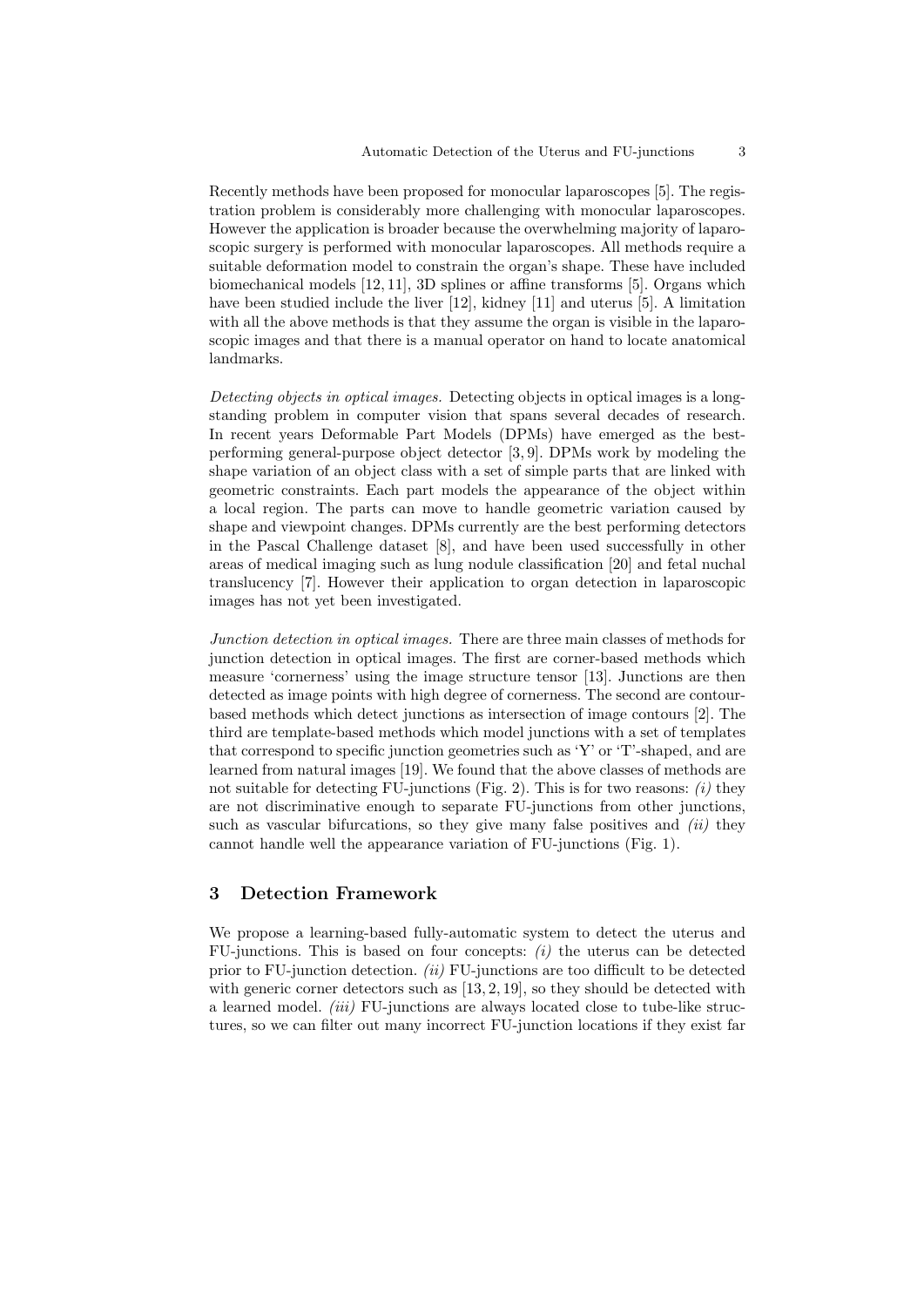4 Kristina Prokopetc, Toby Collins, Adrien Bartoli



Fig. 2: Failure of generic junction detectors to detect FU-junctions.

from tube-like structures.  $(iv)$  There exist contextual constraints between the uterus body and FU-junctions. We use two types of contextual constraints. The first models the conditional probability of an FU-junction occurring at a position in the image given the uterus center. Given a uterus detection we can eliminate pixel locations which have low conditional probability giving us Regions of Interest (ROIs) for the locations of FU-junctions. The second contextual constraint encodes the fact that FU-junctions are on the uterus surface, which means there should usually exist a path in the image that connects them to the uterus center which does not cross an object boundary.

Automatically detecting the uterus and FU-junctions is not an easy problem to solve due to large inter-patient anatomic variability (both in shape and texture) (Fig. 1). We restrict the scope of the problem to images of the uterus before resection. This means that the uterus has not changed topologically by surgical incisions. We also assume the uterus is not significantly occluded by surgical tools. In uterine surgery the laparoscope is nearly always held in upright position, so our detectors do not need to be invariant to high degrees of rotations about the laparoscope's optical axis.

We outline the full proposed detection process in Fig. 3. This consists of two main steps:  $(i)$  uterus detection and  $(ii)$  FU-junction detection. We use a trained DPM model to detect the whole uterus, its center and its bounding box. We then proceed to detect the FU-junctions using contextual constraints and a number of processing steps which reduce the search space for FU-junction locations. We then compute local and contextual features for all candidate locations and perform classification with a sparse linear SVM.

## 3.1 The Uterus Detector

Given an input laparoscopic image (Fig. 3 (a)) we use a trained DPM model to detect the uterus body. This is achieved with an open-source implementation of [10] and a set of annotated uterus images (details of the dataset are given in §4.1). The detector scans the image at multiple scales and positions and returns bounding boxes (Fig. 3 (b)) around positive detections and their corresponding detection scores. We select the bounding box with the highest detection score  $\tau_u$ , and if  $\tau_u$  is greater than an acceptance threshold  $\tau_u'$  the detection is kept (Fig. 3 (c)), otherwise it is rejected (details for computing  $\tau_u$  are in §4.1). We use  $u_w \in \mathbb{R}$ ,  $u_h \in \mathbb{R}$  and  $u_p \in \mathbb{R}^2$  to denote the uterus bounding box width,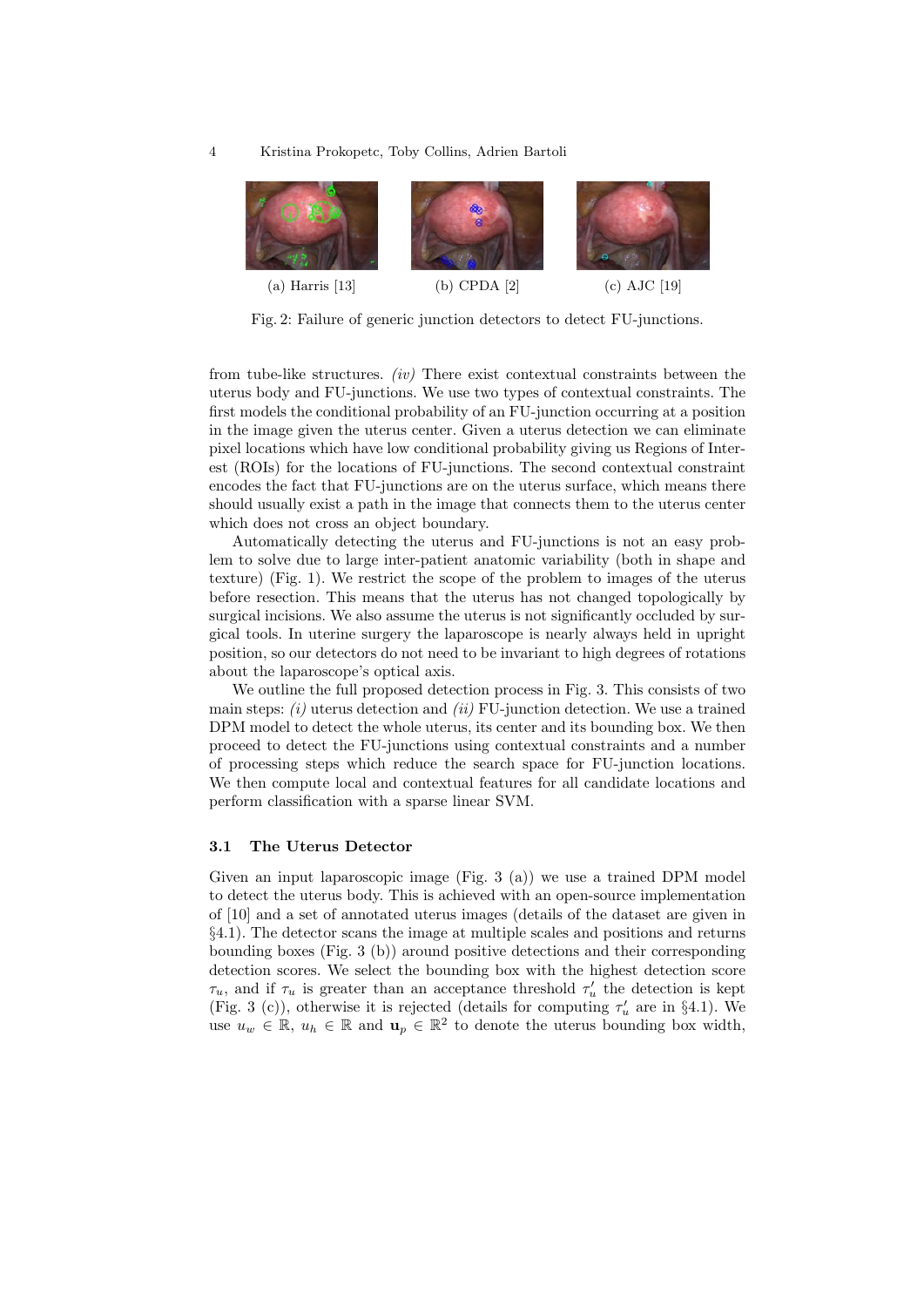

Fig. 3: Diagram of the main pipeline of the proposed detection process.

height and center outputted from the DPM uterus detector. We then proceed to detect the FU-junctions.

## 3.2 The FU-junction Detector

Step 1: Isotropic rescaling. First the image is isotropically rescaled so the bounding box of the uterus has a default width of  $u_w = 200$  pixels (Fig. 3 (d)). This fixes the scale of the uterus and allows us to detect FU-junctions without requiring detection at multiple scales. This has the benefit of increasing computation speed and reducing false positives.

Step 2: Image enhancement. We enhance the image with contrast stretching on the red channel (Fig. 3 (e)). We perform coarse illumination correction to remove uneven illumination with low pass filtering. We then perform edge preserving smoothing using the guided filter method from Matlab (Fig. 3 (f)). We use only the red channel because it is mostly insensitive to the uterus' natural texture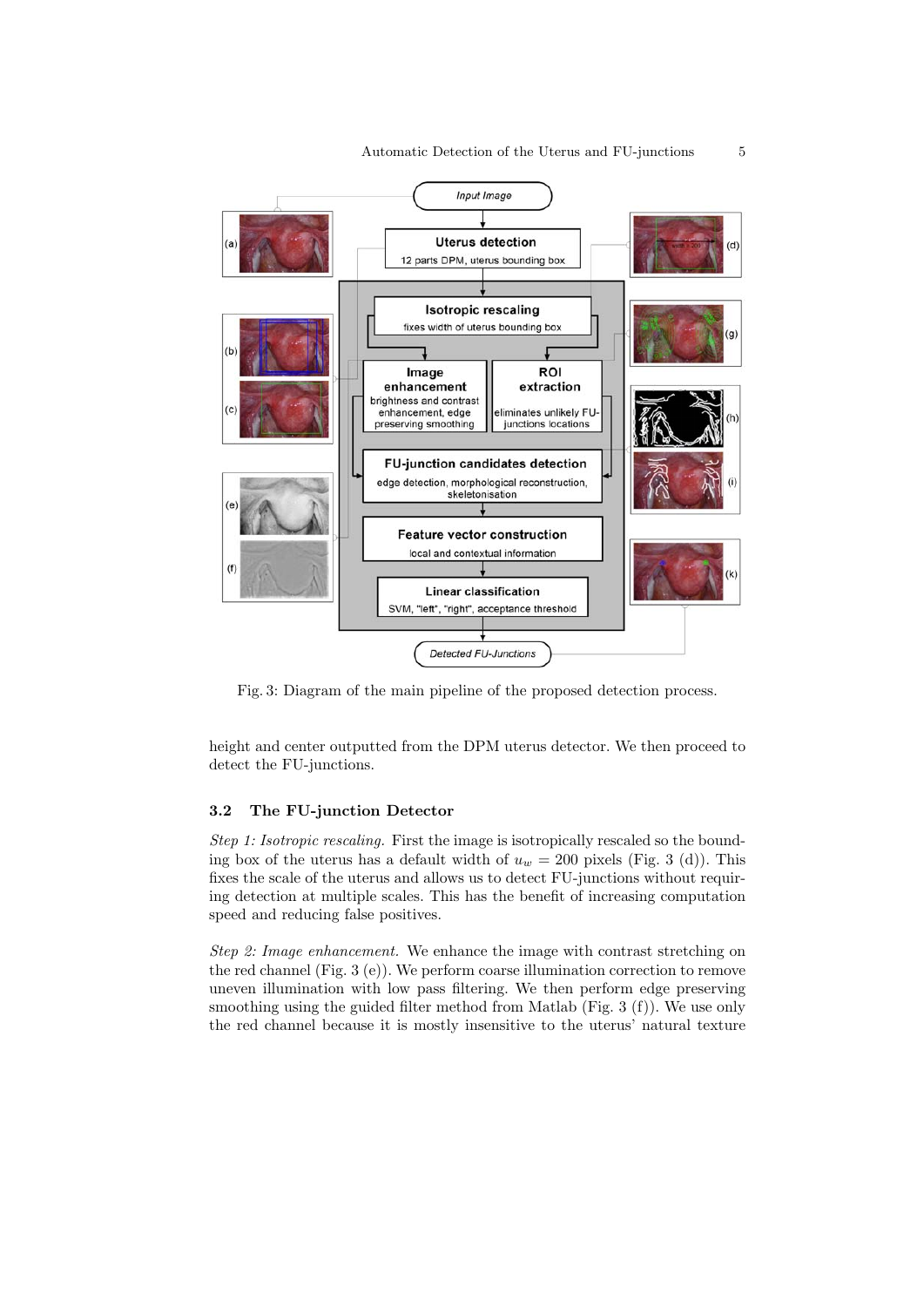#### 6 Kristina Prokopetc, Toby Collins, Adrien Bartoli

variation (unlike the green and blue channels [4]). This means that strong edges in the red channel are highly indicative of object boundaries.

Step 3: ROI extraction. We filter out highly improbable locations for the left and right FU-junctions. For each pixel  $p \in \mathbb{R}^2$  in the image we compute the conditional probability  $P_L(\mathbf{p}|\mathbf{u}_p) \in \mathbb{R}^+$  of the left junction occurring at  $\mathbf{p}$  given  $u_p$ . This is a contextual constraint that we model with a Gaussian Mixture Model (GMM):

$$
P_L(\mathbf{p}|\mathbf{u}_p) \stackrel{\text{def}}{=} \sum_{k=1}^{K} w_k^L G(\mathbf{p} - \mathbf{u}_p; \boldsymbol{\mu}_k^L, \boldsymbol{\Sigma}_k^L)
$$
(1)

where K is the number of GMM components and  $\{w_k^L, \boldsymbol{\mu}_k^L, \boldsymbol{\Sigma}_k^L\}$  are the GMM parameters. We keep **p** as a left junction candidate if  $P_L(\mathbf{p}|\mathbf{u}_p) \geq c$ , where  $c$  is a small probability threshold. For the right FU-junction we also use a GMM to model the conditional probability  $P_R(\mathbf{p}|\mathbf{u}_n)$  of the FU-junction occurring at p. To train the GMM parameters we exploit the fact that the FUjunctions have strong bilateral symmetry about the uterus body (Fig. 1). Because the laparoscope is normally in upright position this implies the FU-junctions are horizontally symmetric. We therefore propose to simplify the model with  $\mu_k^R(1) = -\mu_k^L(1), w_k^R = w_k^L$  and  $\Sigma_k^R = \Sigma_k^L$ . The advantage of doing this is that we effectively double the amount of training data. This is because each training example can now be used to train  $P_L$  and  $P_R$  by reflecting its position horizontally relative to  $\mathbf{u}_p$ . Training is performed with the standard K-means/EM algorithm on the training set. We set c using a training dataset (see  $\S 4.1$ ) at the 99% percentile cut-off point. We select  $K$  automatically such that it minimizes the cross-validation error using a hold-out training set (see §4.1). We then compute two ROIs (Fig. 3 (g)),  $R_l$  and  $R_r$  for the left and right FU-junctions respectively, with

$$
R_l(\mathbf{p}) = \begin{cases} 1 & \text{if } P_L(\mathbf{p}|\mathbf{u}_p) \ge c \\ 0 & \text{otherwise} \end{cases} \qquad R_r(\mathbf{p}) = \begin{cases} 1 & \text{if } P_R(\mathbf{p}|\mathbf{u}_p) \ge c \\ 0 & \text{otherwise} \end{cases} \tag{2}
$$

Step 4: Detecting FU-junction candidates. We then detect candidate FUjunction locations using the ROIs from Step 3 (Fig. 3 (h)). This uses the fact that FU-junctions occur close to the medial axis of the Fallopian tubes. We find tube like structures by performing edge detection on the enhanced image computed in Step 2, using the Canny detector with automatic thresholding. Because we use the enhanced image strong edges are highly indicative of object boundaries. We then compute a skeleton S of the edge-map within the region  $R_l \cup R_r$  (Fig. 3 (h)) using the implementation of Contour-Pruned Skeletonization from [14], where  $S(\mathbf{p}) = 1$  if **p** is on the skeleton and  $S(\mathbf{p}) = 0$  otherwise. As we see from Fig. 3 (i) the skeleton can be computed quite robustly despite of imperfect edge map. We take all pixels for which  $S(\mathbf{p}) = 1$  as a candidate FU-junction locations.

Step 5: Feature vector computation. For each candidate location  $\bf{p}$  we compute three types of local features (we denote these by  $x_h$ ,  $x_\theta$  and  $x_w$ ). The first  $x_h$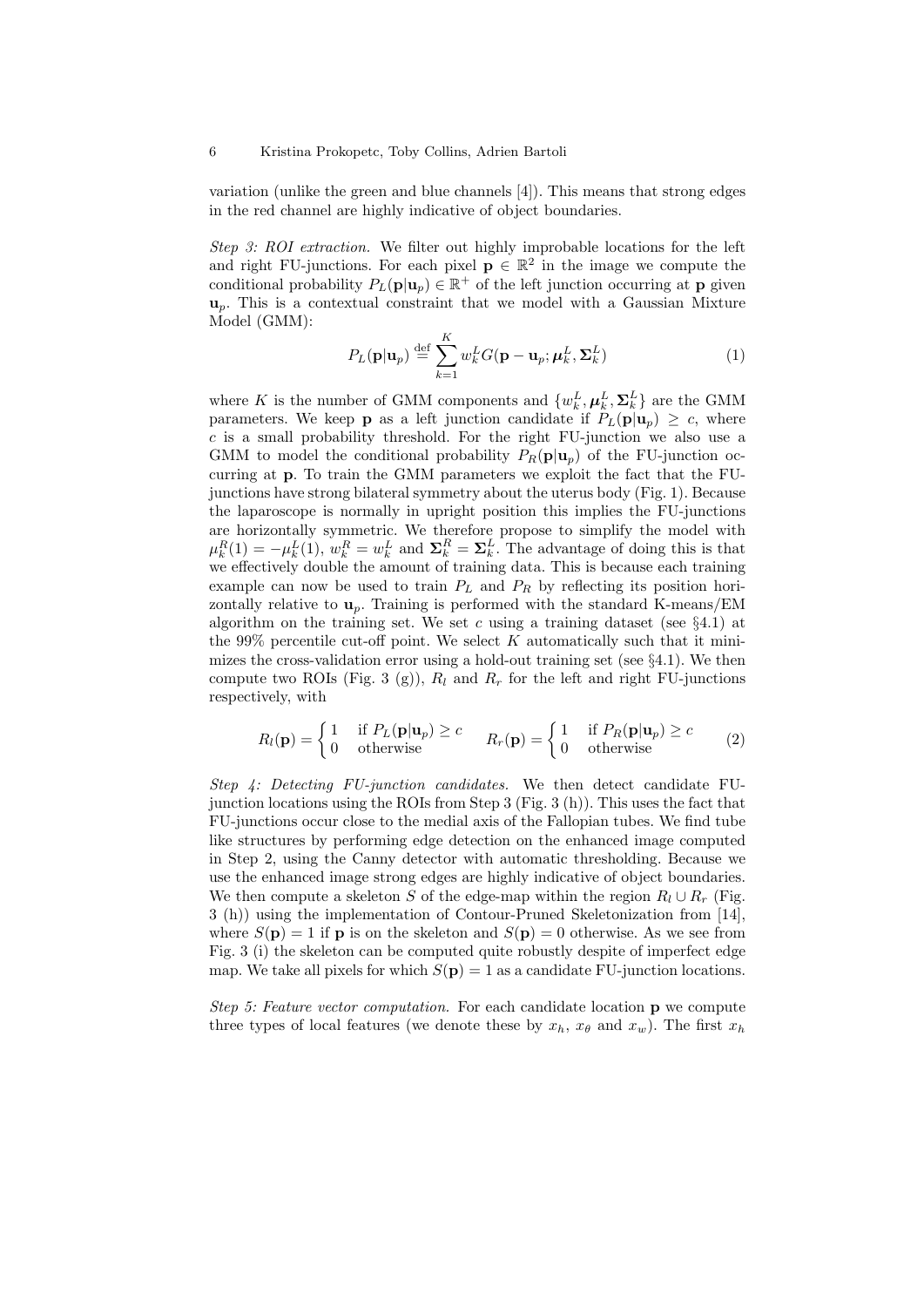are HOG features [6] to encode image gradient patterns around FU-junctions. We extract HOG features within a local window of  $w$  pixels using default HOG parameters, giving  $x<sub>h</sub>$  81 dimensions. We have conducted experiments with different window sizes and found a default of  $w = 15$  pixels well. The second local feature  $x_{\theta} \in [0, \pi]$  encodes the orientation of the Fallopian tube as it enters the uterus (Fig. 1). This is computed from the skeleton edge map, by fitting a line to the 5 nearest-neighbors in the skeleton edge map and keeping its slope. The third feature  $x_w \in \mathbb{R}^+$  encodes the width of the Fallopian tube as it enters the uterus. This is approximated by twice the distance between p and the closest edge in the edge map. The reason why we use both HOG and edge-based features is that they complement one another. HOG features do not require computing edge or skeleton maps, which makes them very robust particularly when the contrast between the uterus and background structures is low (even after enhancement). However, HOG features also include gradient information from background structures within the HOG window. On the other hand, edge-based features require edge detection, which makes them less robust. Nevertheless, the benefit of using edge-based features is that if the edges have been computed well, then the edge features encode only the shape of the FU-junction and not structures in the background. We compute two types of contextual features (we denote these by  $x_g$ ,  $x_c$ ). The first  $x_g$  is computed from the position and direction of **p** relative to the uterus center  $\mathbf{u}_p$  in the rescaled image:

$$
x_g = \left[d_x, d_y, d_x^2, d_y^2, \alpha\right]^\top, \ \left[d_x, d_y\right] \stackrel{\text{def}}{=} \mathbf{p} - \mathbf{u}_p, \ \alpha \stackrel{\text{def}}{=} \operatorname{atan}\left(d_x/d_y\right) \tag{3}
$$

The second contextual feature  $x_c$  encodes the fact that FU-junctions lie on the uterus. Assuming uterus is not occluded by a tool, this means there should exist a path in the image between points  $p$  and  $u_p$  that does not cross the bounding contour of the uterus (Fig. 1). To evaluate this exactly we would need to segment the uterus, which is hard to achieve automatically. Instead we exploit the fact that the uterus body is mostly convex. This means that with high probability the straight line segment between  $p$  and  $u_p$  will not cross the bounding contour of the uterus. In our dataset this assumption holds in all cases, including pathological cases such as uteri with fibroids. We evaluate  $x_c$  as the number of times the line segment between  $p$  and  $u_p$  crosses an edge in the edge map. Typically we find that when **p** is a correct junction location then  $x_c = 0$ , however this is not always the case because some spurious edges may exist in the edge map which are caused by high-contrast texture variation.

Step 6: Linear classification. The features are combined into a feature vector which is passed to two trained classifiers. We use one classifier for the left and one for the right FU junctions. We use linear SVM classifiers with an L1 sparse prior, which are known to work well for detectors with HOG features and small datasets of order  $\mathcal{O}(10^2)$ . We then take the candidates with the highest detection scores for the left and right FU-junctions, and output positive detections (Fig. 3  $(k)$ ) if their scores are above an acceptance threshold  $\tau'_{j}$  (details for computing  $\tau'_{j}$  are in §4.1).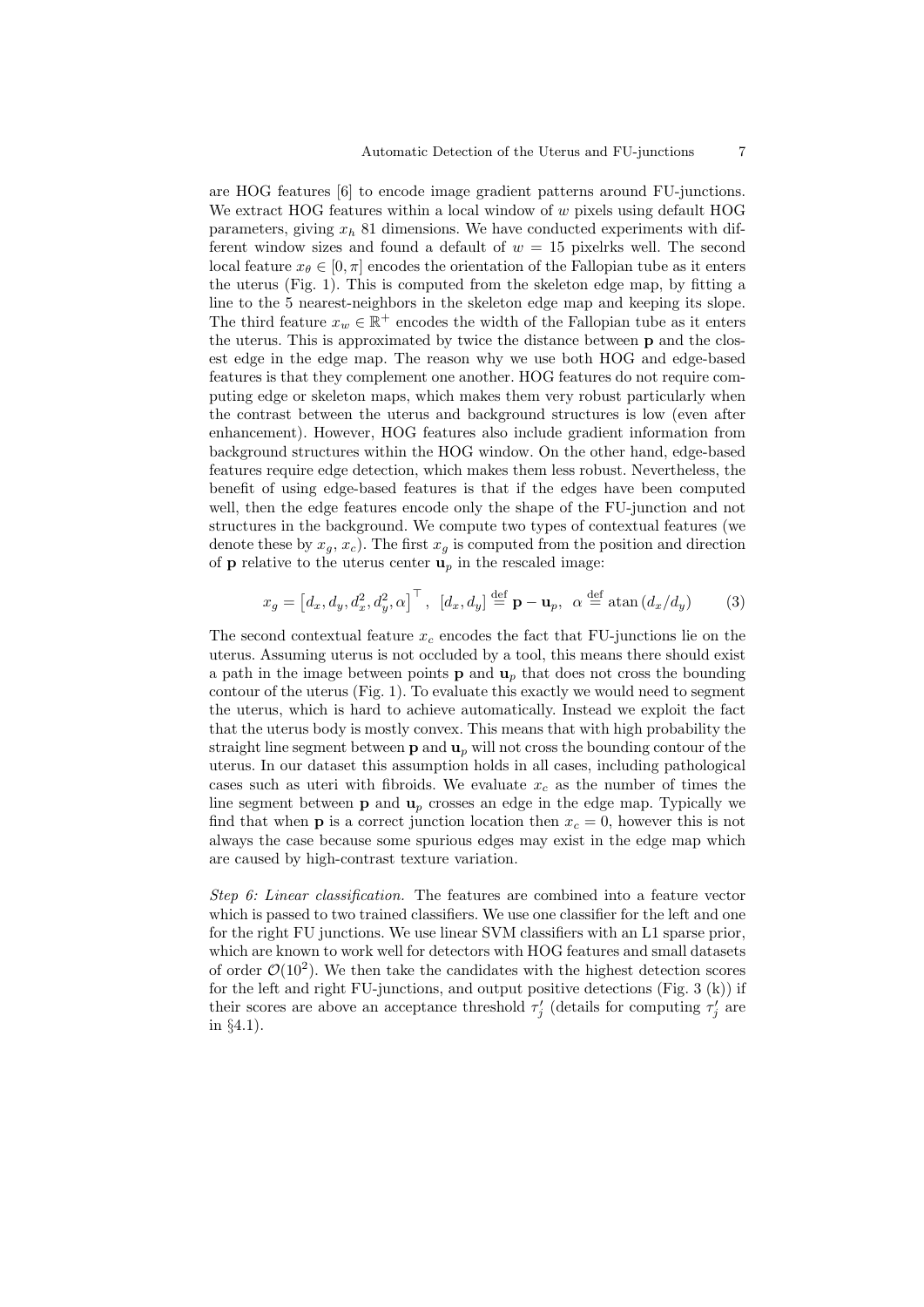## 4 Dataset, Training and Performance Evaluation

#### 4.1 Dataset and Training

We have not find any large publicly available collection of laparoscopic uterus images. We therefore constructed the dataset from various sources. This has a total of 95 uterus images from 38 different individuals. 45 images were collected from internet image search engine queries; 26 of which were obtained from 3 publicly available surgical videos. The image resolution of these varied from  $311\times217$  to  $1377\times1011$  pixels. We collected 50 images from 13 videos of different individuals recorded with monocular HD laparoscopes at a partner local hospital. The image resolution of these varied from  $553\times311$  to  $817\times556$ . 77 images in the database were of healthy uteri and 18 were of abnormal uteri with fibroids. All images were annotated manually with uterus bounding box and junction locations. We obtained a negative dataset of 100 images from the 13 videos where the uterus was not visible. These were randomly chosen frames in the time period from insufflation to when the surgeon begun incising the uterus. We divided the dataset into training and test sets using  $k$ -fold cross validation with  $k = 7$ . To guarantee that we measure patient-independent performance, we ensured that images of the same patient were not in training and test sets. At most 4 images of each individual were put in the test set, which was done to keep test performance results balanced across the population. The detection thresholds  $\tau'_u$  and  $\tau'_j$  were computed for each fold as the best 'cut-off' point on the recall vs. NFPI curve that was closest to  $[0, 1]$  (Fig. 4 (b) and Fig. 6).

#### 4.2 Uterus Detection

To evaluate the performance of the uterus detector we adopted the PASCAL VOC challenge protocol to generate Receiver Operating Curves (ROC). A predicted bounding box was considered a true positive if it overlapped more than 50% with the ground-truth bounding box, otherwise it was considered a false positive. Two types of performance have been computed. The first is recall vs. precision and the second is precision vs. Number of False Positives Per Image (NFPI). The most important free parameter of the DPM detector is the number of parts, which we varied from 1 to 12. The evaluation curves shown in Fig. 4 illustrate a general performance gain with increased number of parts. For a precision of 0.90, the recall of the 12-parts modes was 0.86, and the recall of the 6-part model was 0.78. We show some representative detection results in Fig. 5. Typical correct detections are shown in the five top left images while the bottom-right shows a failure due to it being mostly out of frame.

## 4.3 FU-junction Detection

We compared the performance of our FU-junction detector against two other approaches. The first was a context-free version of our detector where we excluded the contextual features (we named this Context-free). The purpose was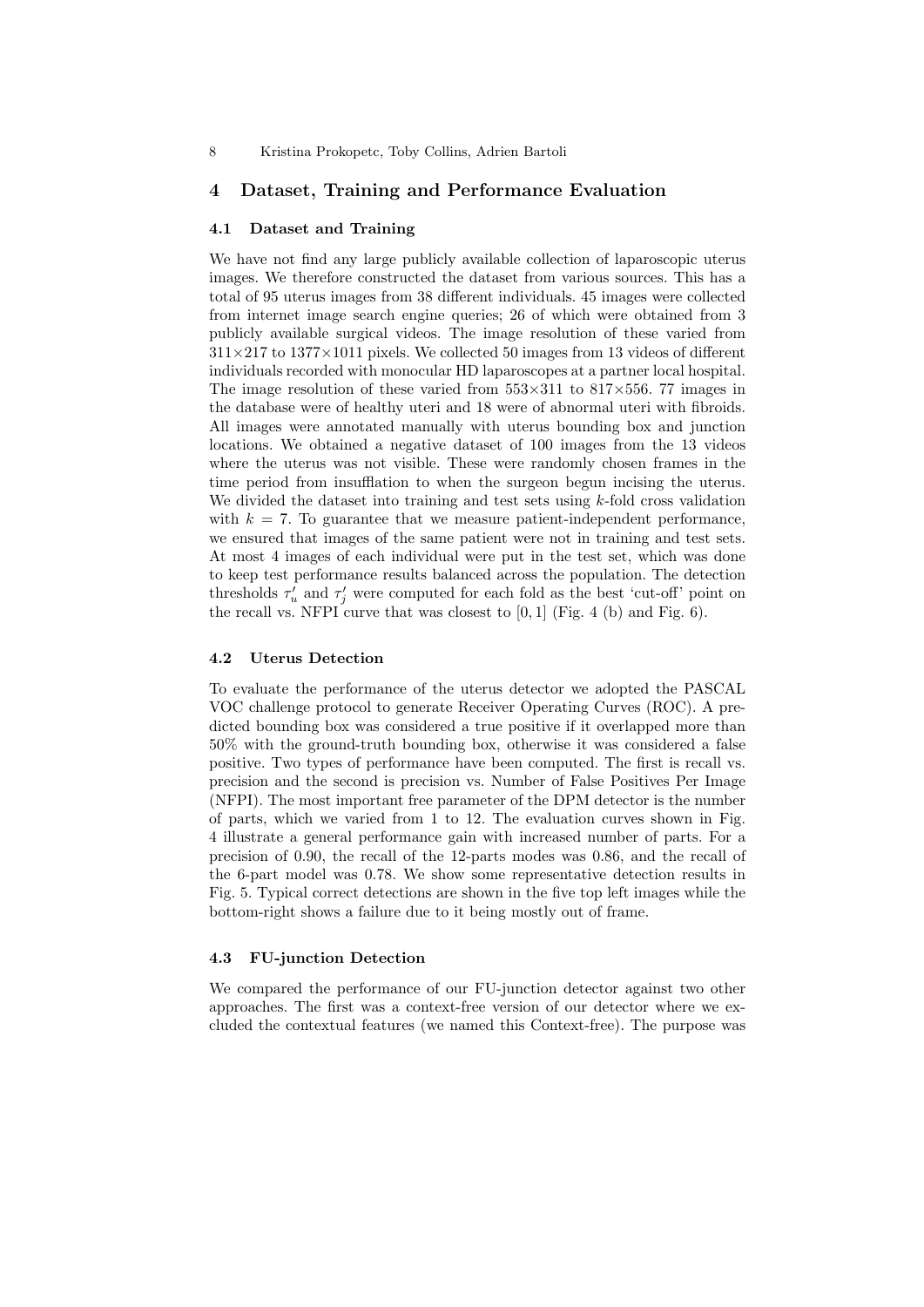

Fig. 4: Uterus detection performance. The Precision/Recall curves are shown in (a) and the NFPPI/Recall curves are presented in (b) with different number of parts.



Fig. 5: Examples of uterus' detections. Bounding boxes of the uteri are shown in green and the bounding boxes of the parts are shown in blue.

to reveal the benefit that contextual features had on the problem. The second was the DPM detector from [9] (we named this DPM) that was trained on FUjunctions (and not on the whole uterus). We tested different numbers of parts for DPM and show results for the best number (which was 6). A detection was a true positive if its central point was within the FU junction's ground-truth bounding box, otherwise it was a false positive. We show the recall  $vs.$  NFPI curves in Fig. 6. The performance of Context-free and DPM is comparable. One can see a dramatic improvement by our proposed method  $(i.e.$  when the contextual features are included). For a recall of 0.80 our method achieves a mean NFPI for the left and right junctions of 0.47 and 0.53 respectively. The performance plateaus at a recall of approximately 0.93%. Therefore in 7% of cases the FU-junctions are so difficult to detect that they cannot be found without having 5 or more false positives. We show some example detections from our method in Fig. 7. The examples show results with normal uteri (second row) and abnormal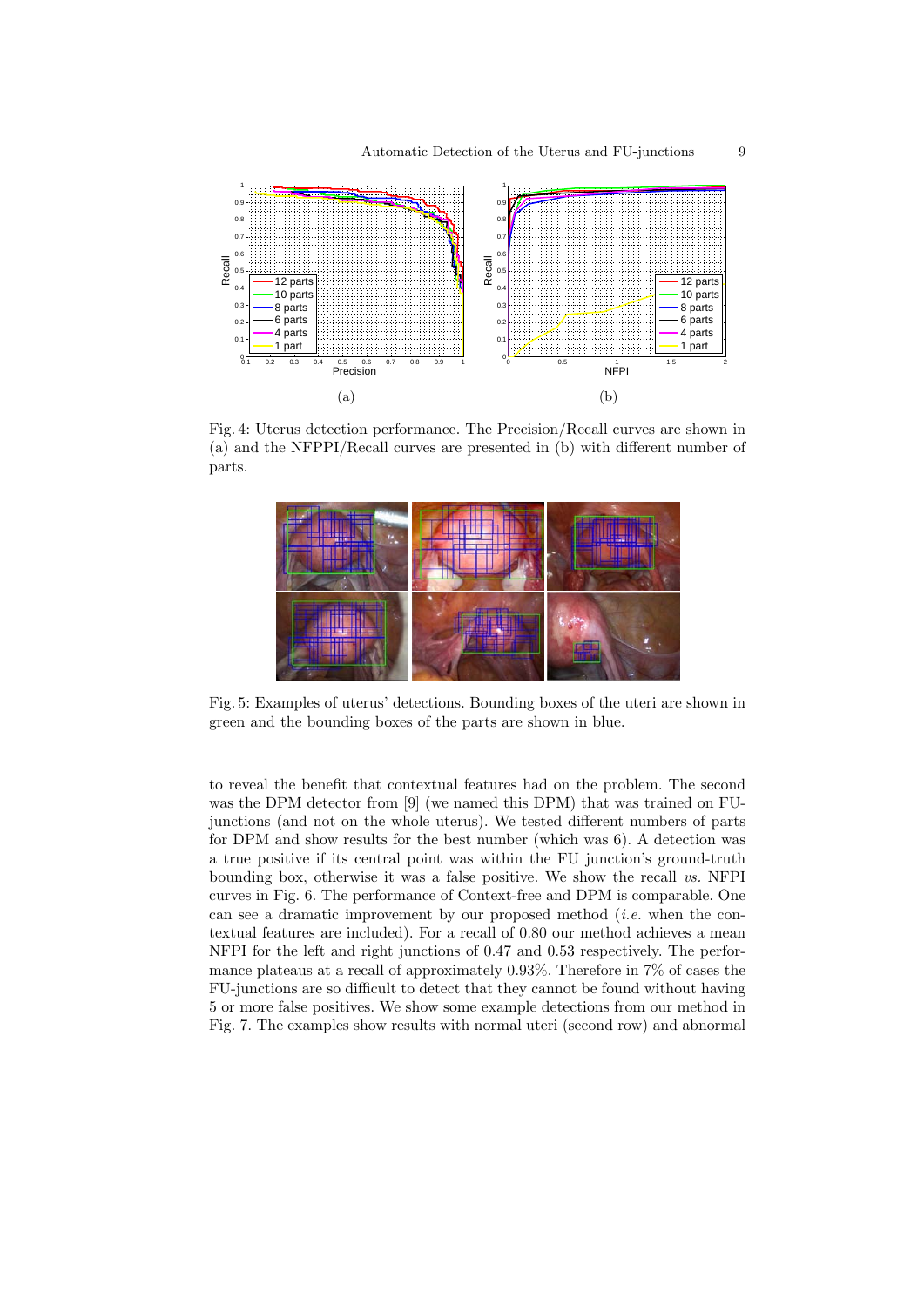uteri with fibroids (first row). The images show the ability to handle significant variation in orientation of the Fallopian tubes. In Fig. 7 bottom left we show a test image where only the right FU-junction was visible (the left FU junction was occluded by the uterus body). A failure is given in the bottom right image, where there was confusion with the round ligament junctions.

In a second experiment we took each positive test image and computed the distance of the best-scoring detection to the ground-truth position. The purpose was to see how well the approaches could localize FU-junctions when they were forced to make a hard decision (*i.e.* the point where the detection score was maximal). Because the test images had different resolutions we rescaled the images to a default width of 640 pixels before computing the distances. The results are shown in Fig. 6 and summary of statistics is given in table 1. For a distance of 25 pixels our method had a recall of 0.73 and 0.64 for the left and right FU-junctions respectively. If we consider the application of registering the uterus, it therefore makes sense for our detector to return a small number of highscoring detections rather than return the single highest-scoring detection. The set can be used for registration because the correct detection may be determined during registration with e.g. softassign [16]. We see that our proposed method performs the best in all statistics except the minimum distance (although it is still under a pixel).

| Left FU-Junction                              |  |                                                                                       |  |  |     | Right FU-junction                                      |  |                                                                               |  |  |     |  |
|-----------------------------------------------|--|---------------------------------------------------------------------------------------|--|--|-----|--------------------------------------------------------|--|-------------------------------------------------------------------------------|--|--|-----|--|
|                                               |  | $\lceil \textit{mean} \rceil \textit{median} \rceil \textit{min} \rceil \textit{max}$ |  |  | std |                                                        |  | $\lceil \text{mean} \rceil \text{median} \rceil \text{min} \rceil \text{max}$ |  |  | std |  |
| $\bf Proposed$                                |  | $\sqrt{27.16}$ 10.26 $\sqrt{0.25}$ 381.47 56.45                                       |  |  |     | Proposed                                               |  | $\sqrt{25.46}$ 16.12 $\sqrt{0.80}$ 117.76 24.95                               |  |  |     |  |
| Context-free 77.96 40.69 $[0.97]479.17[95.6]$ |  |                                                                                       |  |  |     | $ $ Context-free $ 44.23 $ 24.41 $ 0.52 415.80 65.66 $ |  |                                                                               |  |  |     |  |
| <b>DPM</b>                                    |  | $ 51.60 $ 23.63 2.12 477.25 78.87                                                     |  |  |     | <b>DPM</b>                                             |  | $\overline{54.99}$ 29.84 $\overline{0.31}$ 373.20 82.73                       |  |  |     |  |

Table 1: Comparison statistics (in pixels) for the three methods in the second experiment with the best method highlighted.

## 5 Conclusion and Future Work

We have presented an automatic system for detecting the uterus and FUjunctions in laparoscopic images. This work brings us an important step closer to fully automatic inter-modal registration. The average detection time with our current implementation is approximately 8 seconds in unoptimized Matlab code, but with an efficient parallelized implementation can be reduced dramatically because many operations are easily parallelized. With the inclusion of a tool detector e.g. [1] the assumption about absence of tool occlusion can be relaxed. We also want to extend the database which will improve performance. Another direction is to extend the detector to stereo images, and it will be valuable to know if the depth data helps detection performance. The possibility to exploit multiple images and/or motion information is also promising for further research.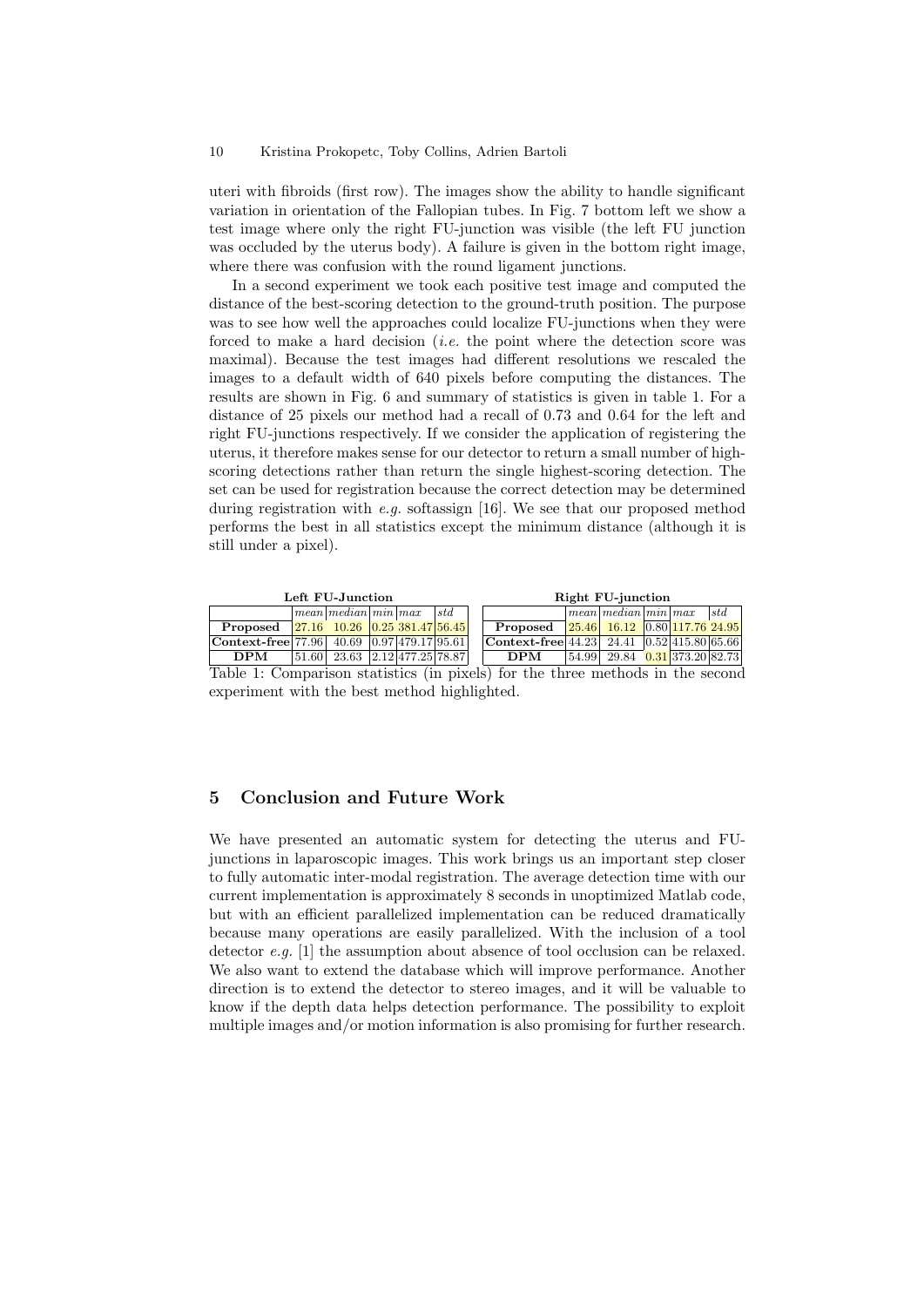

Fig. 6: FU-junction detection performance.



Fig. 7: Examples of detected FU-junctions. The Left FU-junction is shown in blue and right in green. Arrows in the top left image show multiple small fibroids.

Acknowledgements. This research was funded by the EU FP7 ERC research grant 307483 FLEXABLE.